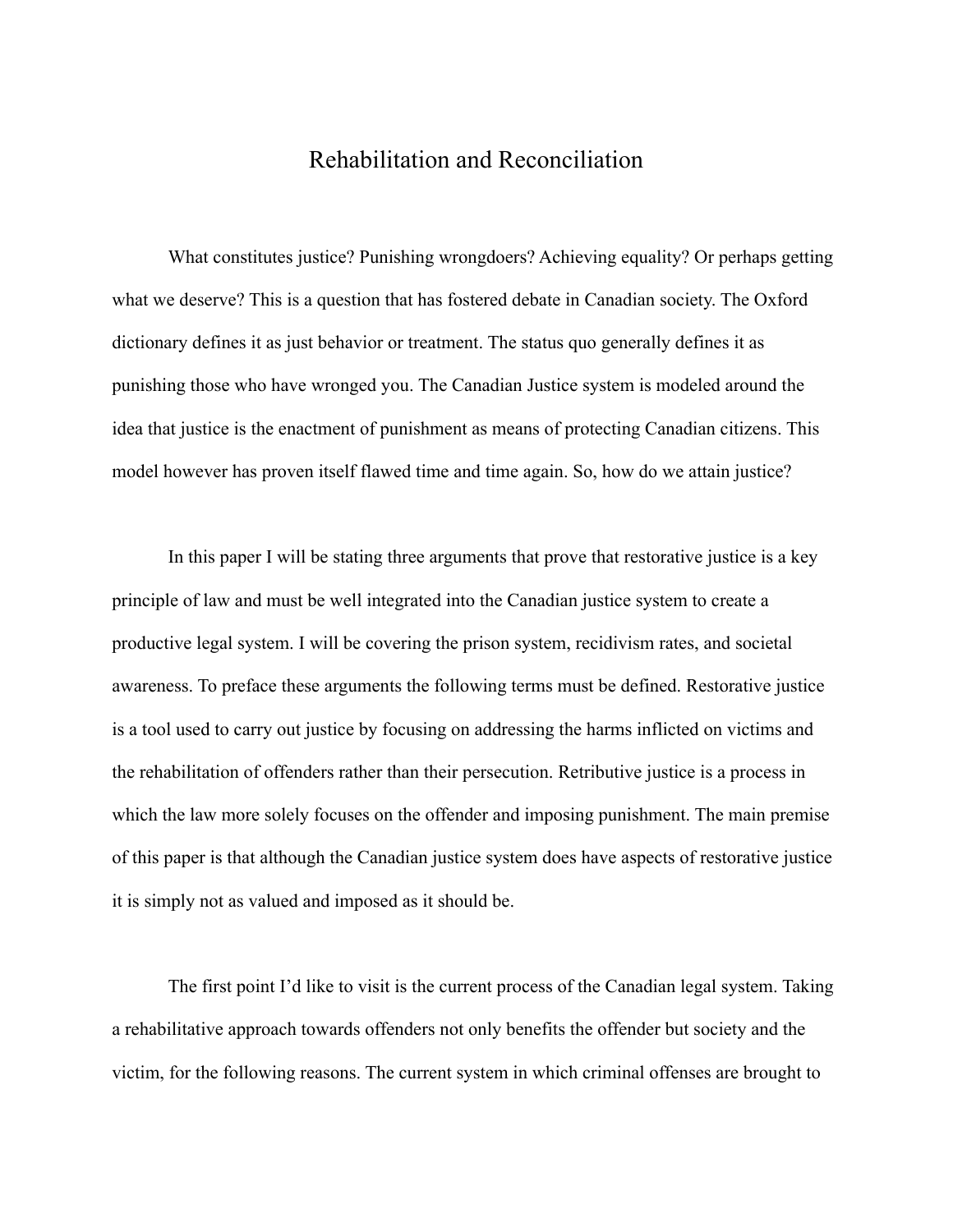trial actively dismisses victims of the crimes. Criminal law falls under the section of public law, so crimes committed are considered to be crimes not against the victim but rather the crown; *Regina v* (*Offender)*. Although in some cases victims can try to receive compensation through civil court proceedings it is unreasonable to create this burden considering the stressing mental health and monetary factors. Although imprisoning offenders momentarily isolates them from society they are able to enter again without having received proper rehabilitation to make their re-entry safe and meaningful. The core purpose of correctional facilities is to punish individuals, rehabilitation being an afterthought. We punish these offenders by striping them of their natural and inalienable right to liberty. This dehumanization only further pushes a narrow mindset and creates a vicious cycle of recidivism. It demands retribution without offering transformation, without offering the opportunity to reflect and truly comprehend the weight of one's actions. Criminal sentences are short sighted and fail to account for the proceedings of an individual after they have served their sentence. This short sightedness threatens not only the mental well being of individuals who have been hurt by a crime, but society as a whole. The entire system does not provide closure nor reassurances to victims as their offender has simply been released back into society unchanged. This leads into my next point about recidivism.

When perpetrators enter the prison system they are paying their debt to society, however this debt does not reside once leaving. Finding jobs, housing, travel, etc becomes a difficult task because of the burden having a criminal record imposes. The conditions that individuals are subject to in prison stunts their ability to rejoin society as a productive member. When looking at Norway's prison system and the effect it has had on their recidivism rate we can see the stark contrast between our legal systems. Norway's system is founded on the principle of restorative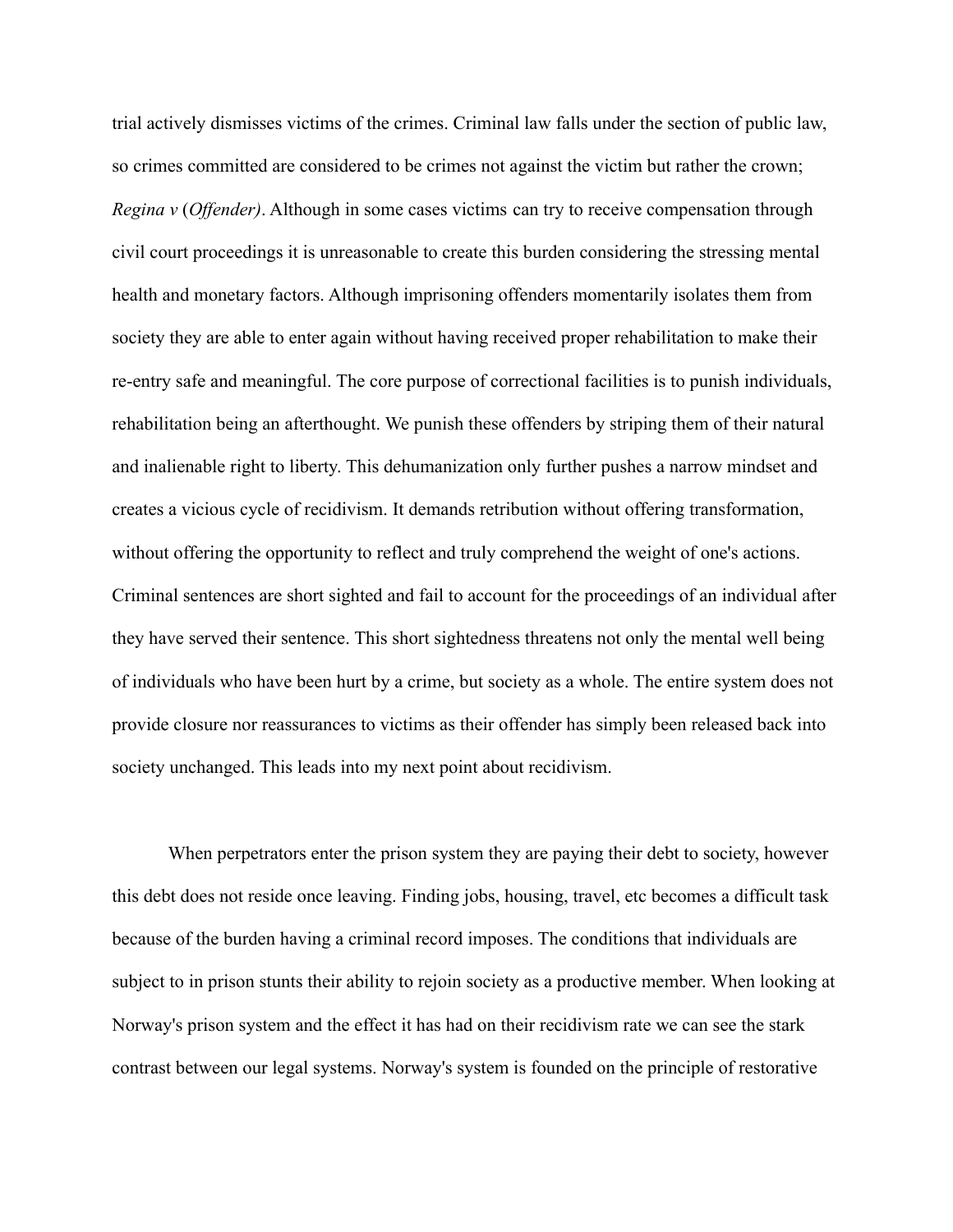justice and seeks to view correctional institutions as rehabilitation facilities. With focuses on instilling interpersonal and employability skills the inmates are prepared to join society in a productive manner with little risk of recidivism. As of 2016 only 20% of former inmates were convicted of a new crime within five years of their last, which is considered one of the lowest rates of recidivism in the world (Janzer, 2019). Norway's system is a host for conversation and reconciliation allowing victims to recover and move on from a harm that has been inflicted upon them. This progressive system is effective as it does not allow for the harm caused by a crime to endlessly cycle through.

Restorative justice calls for discussion and empathy. The Youth Criminal Justice Act (YCJA) is a statute that came into effect in 2003, and closely follows a restorative justice approach. The objective of the YCJA is to provide meaningful consequences and keep our youth out of prison. This act directly acknowledges the detriments of incarceration and the value in reflection and discussion. It focuses on reintegrating youth into society as productive members through extrajudicial measures. A study published in 2019 found that recidivism rates amongst youth dropped from 55% to 37% after the introduction of the YCJA ("Recidivism in the Criminal Justice System"). Restorative justice values the principle of tolerance and allows insight into the nature of a crime and its effects. This principle is especially crucial considering Canada's history of overrepresentation of indigenous groups in our legal system. The stigma around former inmates does not account for factors that lead an individual to commit crimes. Factors such as generational trauma, poverty, and substance abuse that have manifested in indigenous communities create endless ruts of crime with little to no access to rehab. When we approach these situations with restorative justice we promote political and social tolerance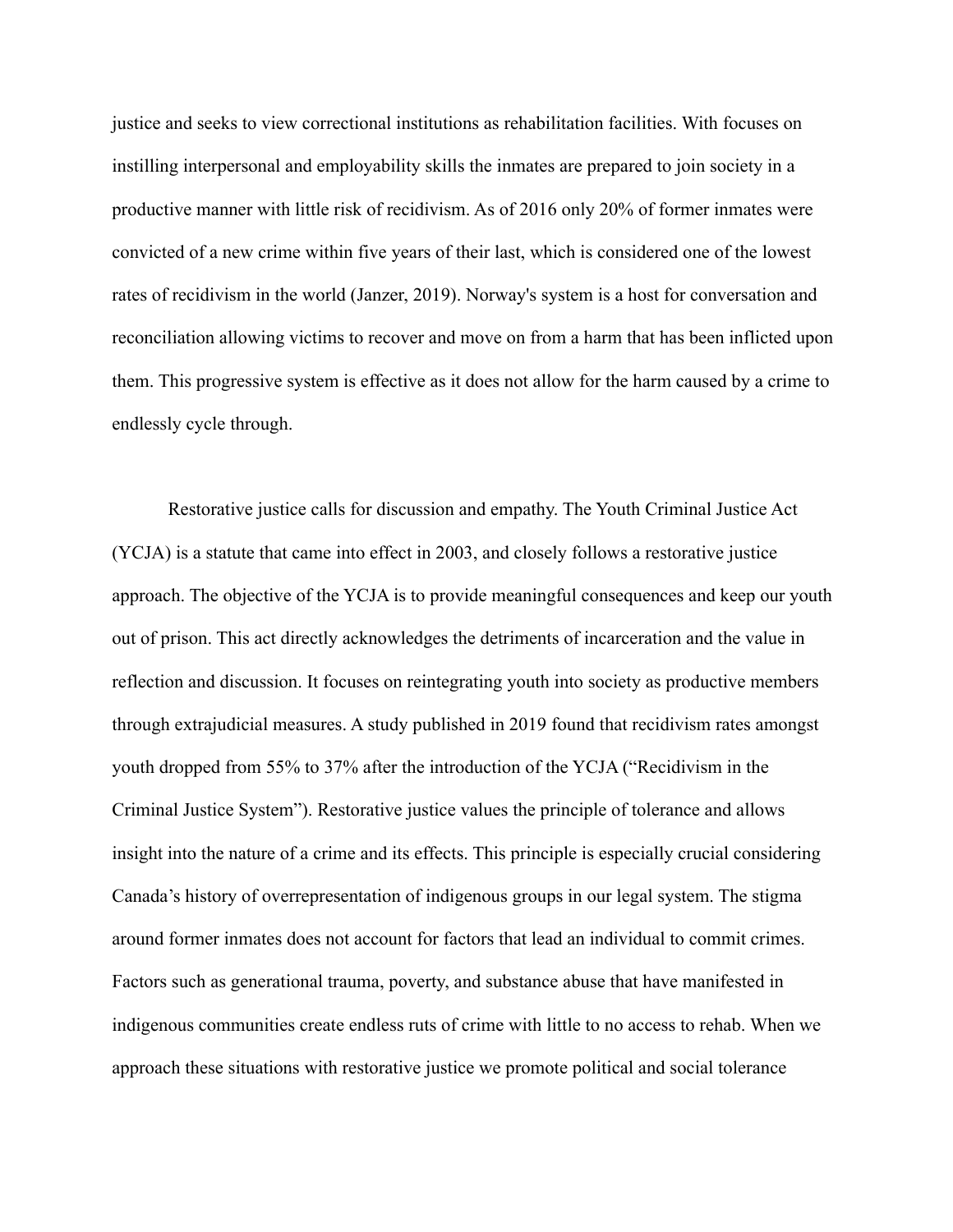enabling individuals to reconcile within the context of the crime but also within society as a whole.

Canada's traditional justice system puts far too much emphasis on retribution without acknowledging the lasting effects of incarceration not only on the offender but the victims of these crimes. The aforementioned arguments explain why this is and how taking a restorative justice approach has proven both statistically and logically to be effective in improving the outcomes of incarceration. We as a society ought to strive for reconciliation and diversifying our perspectives when analyzing our justice system. Hence, justice is attained through tolerance, reconciliation, reintegration, and reparations.